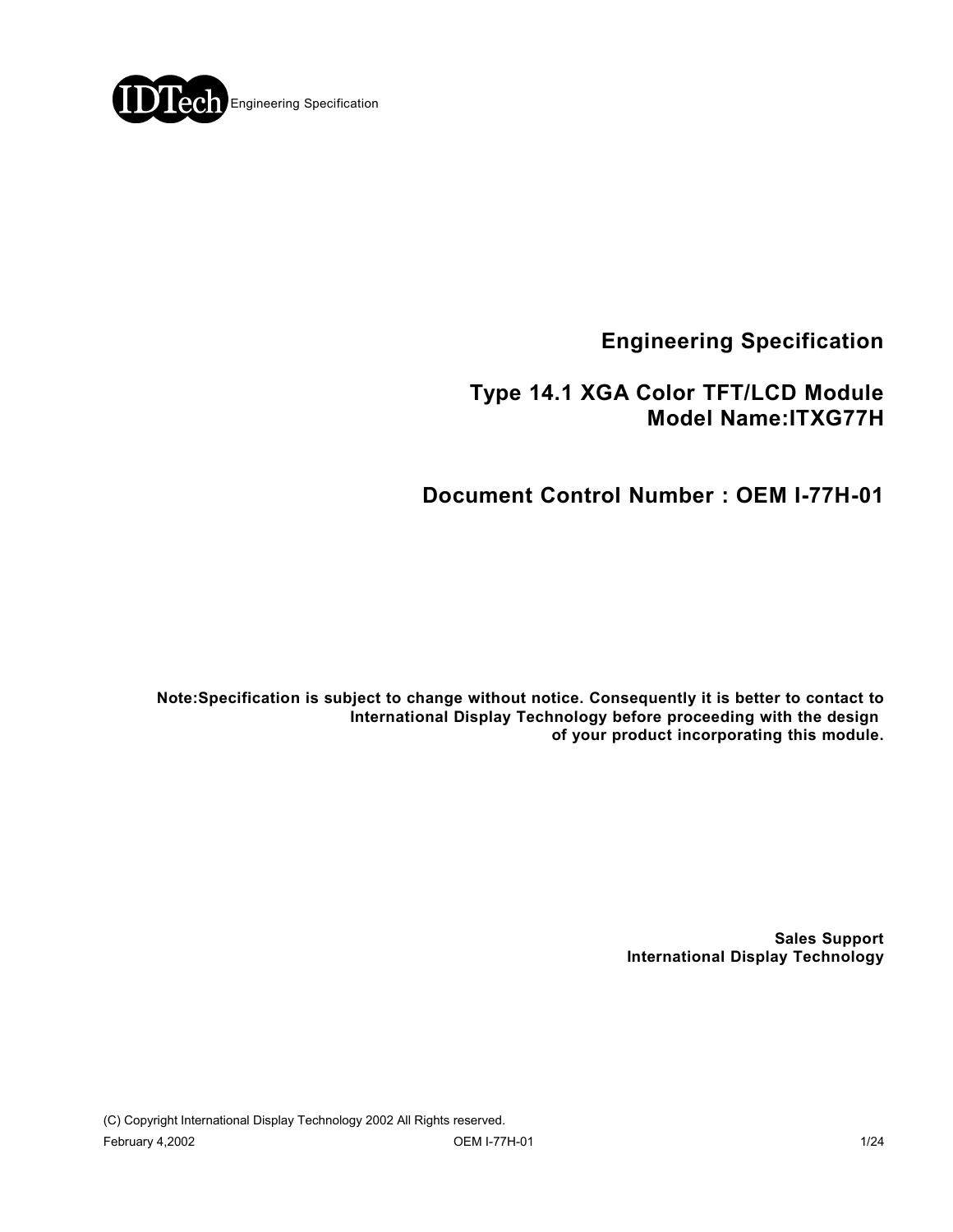

## **i Contents**

- i Contents
- ii Record of Revision
- **1.0 Handling Precautions**
- **2.0 General Description**
- 2.1 Characteristics
- 2.2 Functional Block Diagram
- **3.0 Absolute Maximum Ratings**
- **4.0 Optical Characteristics**
- **5.0 Signal Interface**
- 5.1 Connectors
- 5.2 Signal Pin
- 5.3 Signal Description
- 5.4 Signal Electrical Characteristics
- 5.5 Signal for Lamp connector
- **6.0 Pixel format image**
- **7.0 Parameter guide line for CFL Inverter**
- **8.0 Interface Timings**
- 8.1 Timing Characteristics
- 8.2 Timing Definition
- **9.0 Power Consumption**
- **10.0 Power ON/OFF Sequence**
- **11.0 Mechanical Characteristics**
- **12.0 National Test Lab Requirement**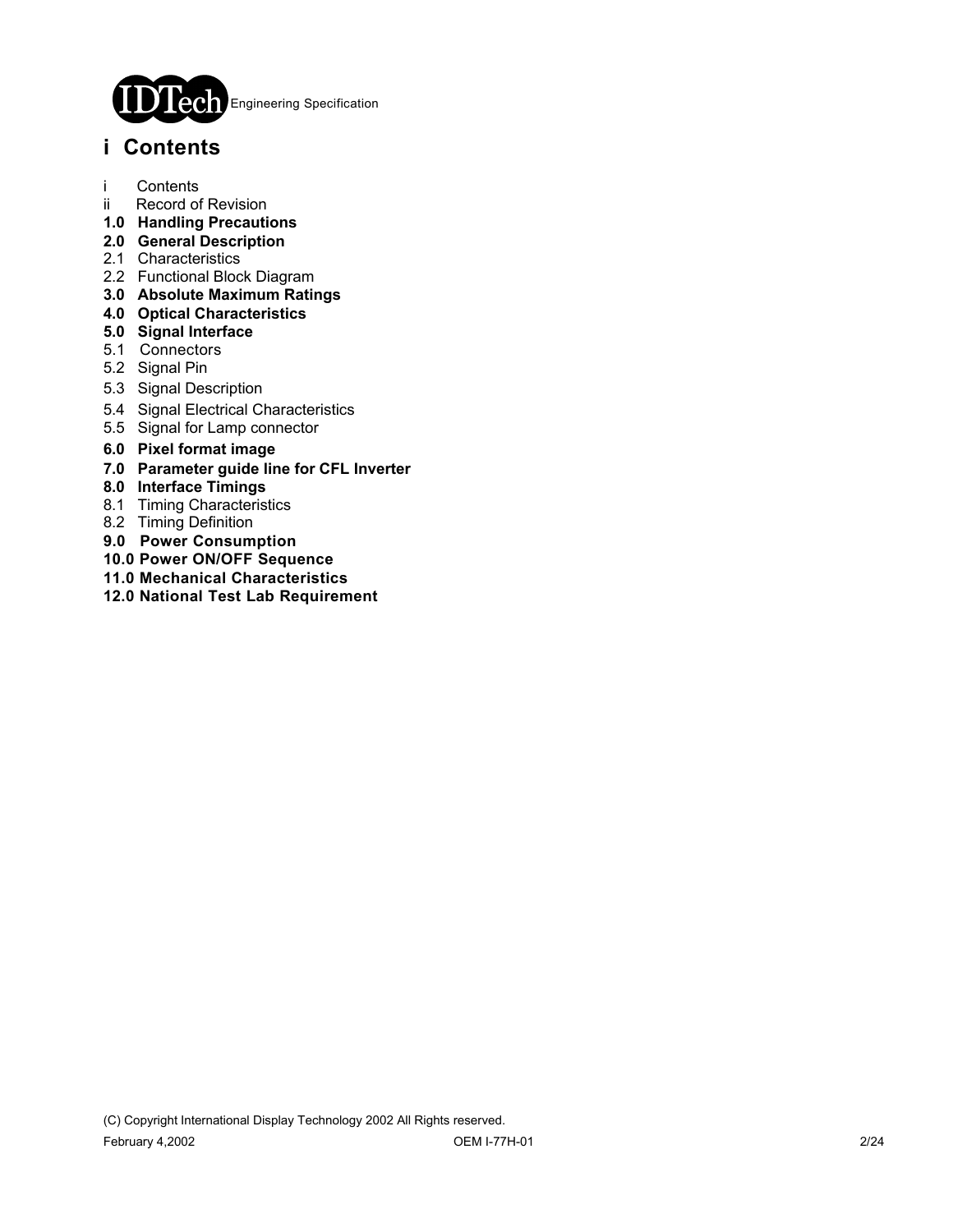

# **ii Record of Revision**

| Date            | Document<br>Revision | Page | Summary                                                                                         |
|-----------------|----------------------|------|-------------------------------------------------------------------------------------------------|
| July 13,2001    | <b>OEM77H-01</b>     | All  | First Edition for customer.<br>Based on Internal Spec. ITXG77H.<br>(To add a plate to ITXG77C.) |
| February 4,2002 | <b>OEM I-77H-01</b>  |      | establishment of New<br>Company<br>Updated<br>bv<br>as<br>"International Display Technology".   |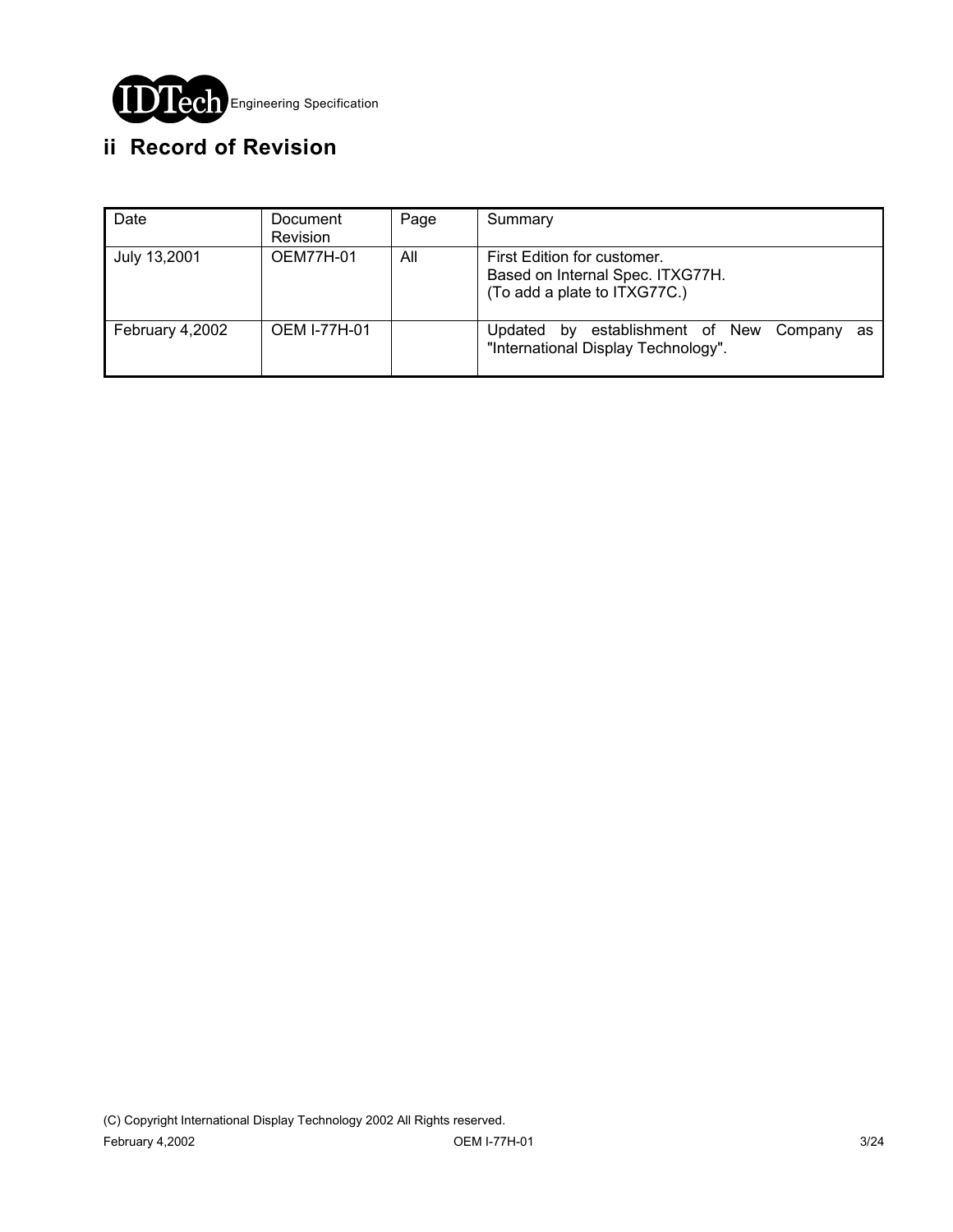

# **1.0 Handling Precautions**

- 1) Since front polarizer is easily damaged, pay attention not to scratch it.
- 2) Be sure to turn off power supply when inserting or disconnecting from input connector.
- 3) Wipe off water drop immediately. Long contact with water may cause discoloration or spots.
- 4) When the panel surface is soiled, wipe it with absorbent cotton or other soft cloth.
- 5) Since the panel is made of glass, it may break or crack if dropped or bumped on hard surface.
- 6) Since CMOS LSI is used in this module, take care of static electricity and insure human earth when handling.
- 7) Do not open nor modify the Module Assembly.
- 8) Do not press the reflector sheet at the back of the module to any directions.
- 9) In case if a Module has to be put back into the packing container slot after once it was taken out from the container, do not press the center of the CFL Reflector edge. Instead, press at the far ends of the CFL Reflector edge softly. Otherwise the TFT Module may be damaged.
- 10) At the insertion or removal of the Signal Interface Connector, be sure not to rotate nor tilt the Interface Connector of the TFT Module.
- 11) After installation of the TFT Module into an enclosure ( Notebook PC Bezel, for example), do not twist nor bent the TFT Module even momentary. At designing the enclosure, it should be taken into consideration that no bending/twisting forces are applied to the TFT Module from outside. Otherwise the TFT Module may be damaged.
- 12) Cold cathode fluorescent lamp in LCD contains a small amount of mercury. Please follow local ordinances or regulations for disposal.
- 13)Small amount of materials having no flammability grade is used in the LCD module. The LCD module should be supplied by power complied with requirements of Limited Power Source (2.11, IEC60950 or UL1950), or be applied exemption conditions of flammability requirements (4.4.3.3, IEC60950 or UL1950) in an end product.
- 14)The LCD module is designed so that the CFL in it is supplied by Limited Current Circuit (2.4, IEC60950 or UL1950). Do not connect the CFL in Hazardous Voltage Circuit.
	- The information contained herein is presented only as a guide for the applications of our products. No responsibility is assumed by International Display Technology for any infringements of patents or other right of the third partied which may result from its use. No license is granted by implication or otherwise under any patent or patent rights of International Display Technology or others. .
	- The information contained herein may be changed without prior notice. It is therefore advisable to contact International Display Technology before proceeding with the design of equipment incorporating this product. .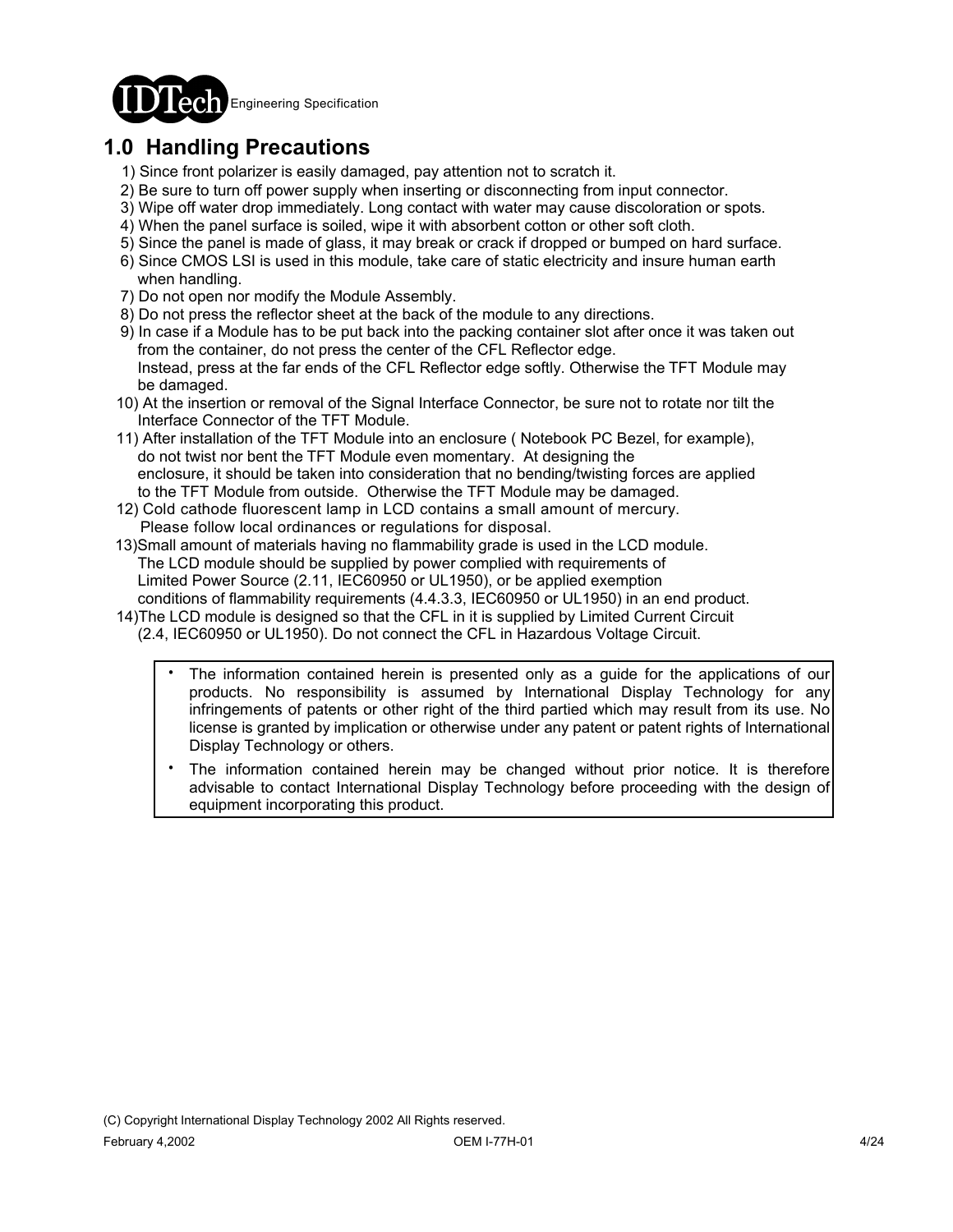

# **2.0 General Description**

This specification applies to the Type 14.1 Color TFT/LCD Module 'ITXG77H'.

This module is designed for a display unit of notebook style personal computer.

The screen format and electrical interface are intended to support the XGA (1024(H) x 768(V))screen.

Support color is native 262k colors ( RGB 6-bit data driver ).All input signals are LVDS interface compatible. This module does not contain a inverter card for backlight.

### **2.1 Characteristics**

The following items are characteristics summary on the table under 25 degree C condition:

| <b>ITEMS</b>                                                                                               | <b>SPECIFICATIONS</b>                                                                        |
|------------------------------------------------------------------------------------------------------------|----------------------------------------------------------------------------------------------|
| Screen Diagonal [mm]                                                                                       | 357                                                                                          |
| Active Area [mm]                                                                                           | 285.7(H) x 214.3(V)                                                                          |
| Pixels H x V                                                                                               | $1024(x3)$ x 768                                                                             |
| Pixel Pitch [mm]                                                                                           | 0.279(per one triad) x 0.279                                                                 |
| Pixel Arrangement                                                                                          | R.G.B. Vertical Stripe                                                                       |
| Display Mode                                                                                               | Normally White                                                                               |
| Typical White Luminance [cd/m <sup>2</sup> ]<br>Design Point 1:(ICFL=2.8mA)<br>Design Point 2:(ICFL=6.0mA) | 90 Typ. (Center), 85 Typ. (5 points average)<br>160 Typ.(Center), 150 Typ.(5 points average) |
| <b>Contrast Ratio</b>                                                                                      | 250: 1 Typ.                                                                                  |
| Optical Rise Time/Fall Time [msec]                                                                         | 30 Typ. , 50 Max. (each)                                                                     |
| Nominal Input Voltage [Volt] VDD                                                                           | $+3.3$ Typ.                                                                                  |
| Logic Power Consumption[watt]<br>(VDD line)                                                                | 1.2Typ.                                                                                      |
| Lamp Power Consumption [watt]<br>Design Point 1:(ICFL=2.8mA)<br>Design Point 2:(ICFL=6.0mA)                | 2.2 Typ.<br>3.9 Typ.                                                                         |
| Weight [grams]                                                                                             | 445 Typ.(w/o Inverter)                                                                       |
| Physical Size [mm]                                                                                         | 298.5(W) x 227.2(H) x 5.7(D) Typ.                                                            |
| <b>Electrical Interface</b>                                                                                | 6-bit digital video for each color R/G/B, 3 sync, Clock<br>4 pairs LVDS                      |
| <b>Support Color</b>                                                                                       | Native 262K colors (RGB 6-bit data driver)                                                   |
| Temperature Range (degree C)<br>Operating<br>Storage (Shipping)                                            | 0 to $+50$<br>$-20$ to $+60$                                                                 |

(C) Copyright International Display Technology 2002 All Rights reserved.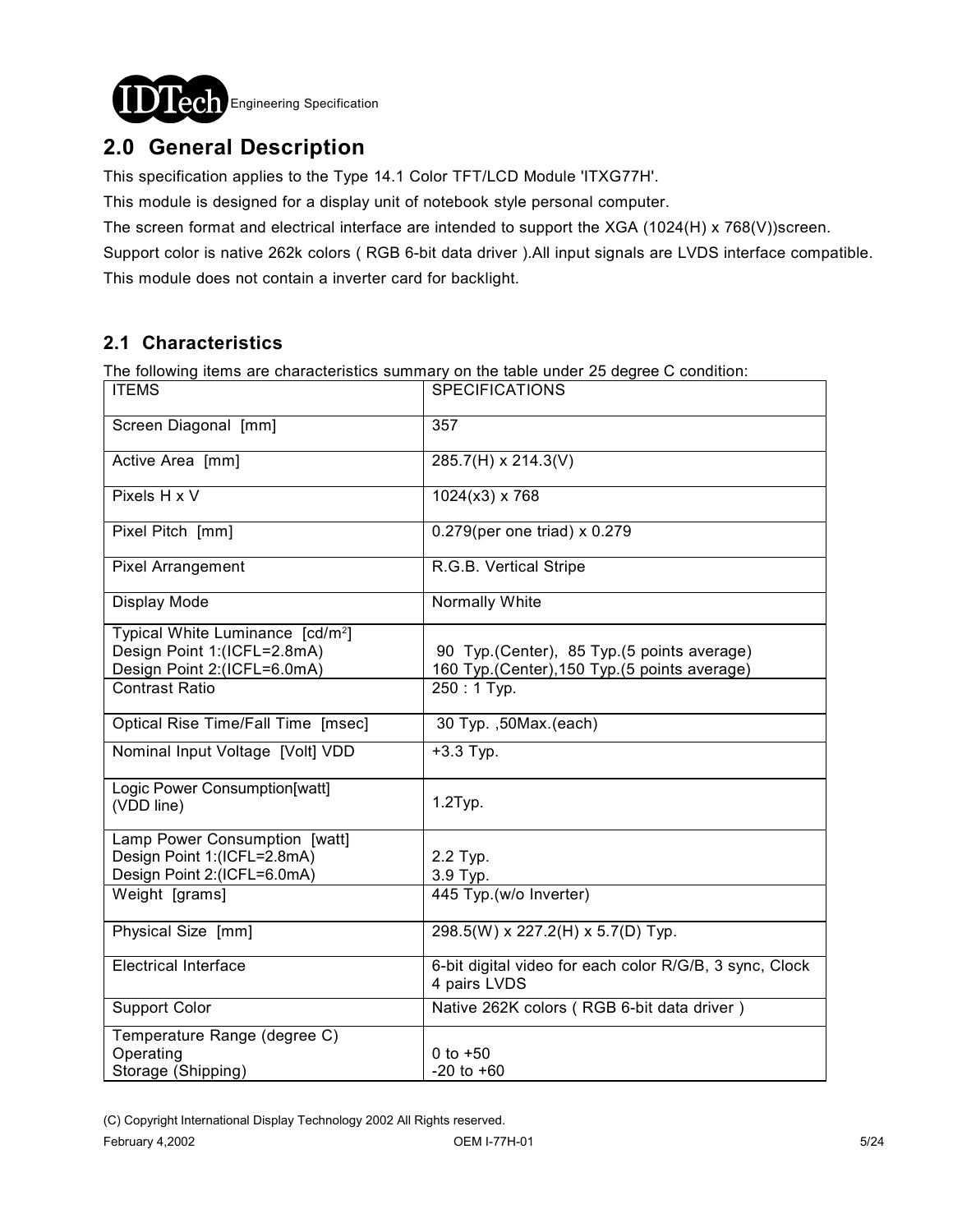

### **2.2 Functional Block Diagram**

The following diagram shows the functional block of the Type 14.1 Color TFT/LCD Module:

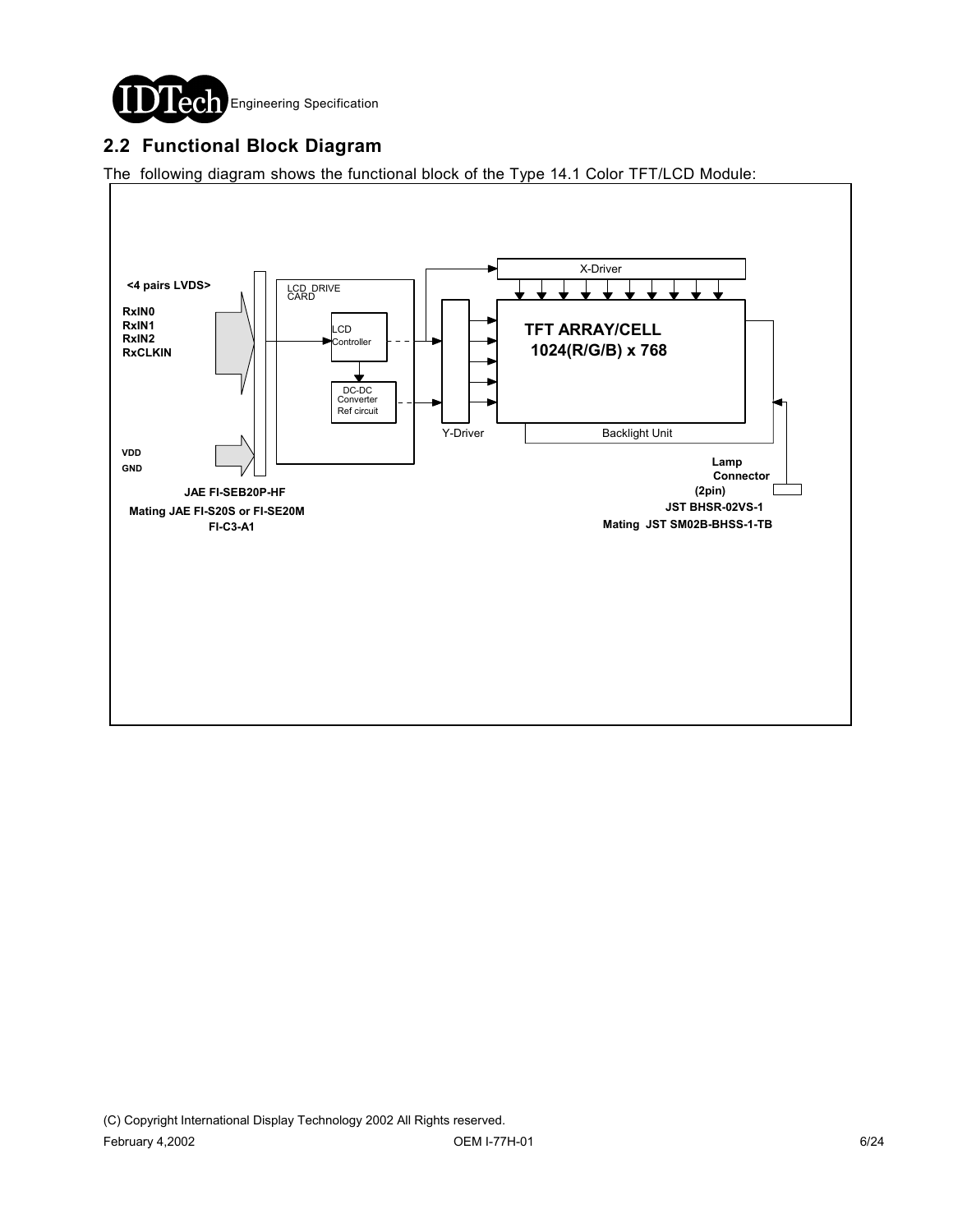

## **3.0 Absolute Maximum Ratings**

Absolute maximum ratings of the module is as follows :

| <b>Item</b>                                      | Symbol       | Min                      | <b>Max</b>    | <b>Unit</b> | <b>Conditions</b> |
|--------------------------------------------------|--------------|--------------------------|---------------|-------------|-------------------|
| <b>Supply Voltage</b><br>Logic/LCD Drive Voltage | <b>VDD</b>   | $-0.3$                   | $+4.0$        | V           |                   |
| Input Voltage of Signal                          | Vin          | $-0.3$                   | $VDD+0.3$     | $\vee$      |                   |
| CFL Inrush current                               | <b>ICFLL</b> | $\overline{\phantom{a}}$ | 20            | mA          | Note 2            |
| <b>CFL Current</b>                               | <b>ICFL</b>  | $\overline{\phantom{a}}$ | 6.5           | mArms       |                   |
| <b>CFL Ignition Voltage</b>                      | Vs           | $\overline{\phantom{a}}$ | 1,600         | Vrms        |                   |
| <b>Operating Temperature</b>                     | TOP          | 0                        | $+50$         | deg.C       | Note 1            |
| <b>Operating Relative Humidity</b>               | <b>HOP</b>   | 8                        | 95            | %RH         | Note 1            |
| Storage Temperature                              | TST          | $-20$                    | +60           | deg.C       | Note 1            |
| <b>Storage Relative Humidity</b>                 | <b>HST</b>   | 5                        | 95            | %RH         | Note 1            |
| Vibration                                        |              |                          | 1.5<br>10-200 | G<br>Hz     |                   |
| Shock                                            |              |                          | 50<br>18      | G<br>ms     | Half sine wave.   |

**Note 1 : Maximum Wet-Bulb should be 39 degree C and No condensation**.

**Note 2 : Duration=50 msec Max.**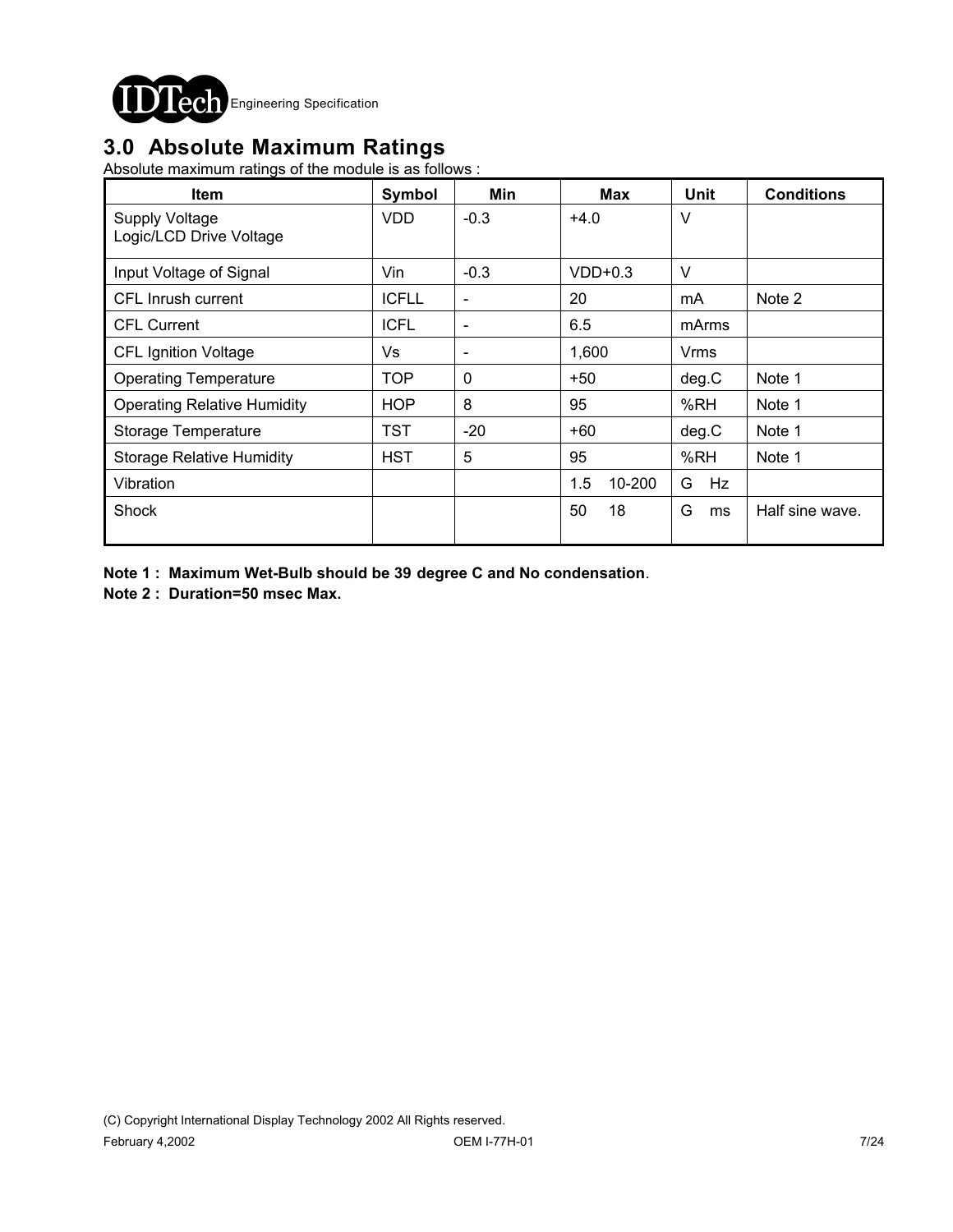

## **4.0 Optical Characteristics**

The optical characteristics are measured under stable conditions as follows under 25 deg.C condition:

| Item                                                     | Conditions              |   | Specification      |                                             |         |
|----------------------------------------------------------|-------------------------|---|--------------------|---------------------------------------------|---------|
|                                                          |                         |   | Typ.               | <b>Note</b>                                 |         |
| <b>Viewing Angle</b><br>(Degrees)                        | Horizontal<br>K≥10      |   | (Right)<br>(Left)  | 40<br>40                                    |         |
| K:Contrast Ratio                                         | Vertical<br>$K \geq 10$ |   | (Upper)<br>(Lower) | 15<br>30                                    |         |
| Contrast ratio                                           |                         |   |                    | 250                                         |         |
| <b>Response Time</b>                                     | Rising                  |   |                    | 30                                          | 50(Max) |
| (ms)                                                     | Falling                 |   |                    | 30                                          | 50(Max) |
| Color                                                    | Red                     | X |                    | 0.577                                       |         |
| Chromaticity                                             | Red                     | у |                    | 0.338                                       |         |
| (CIE)                                                    | Green                   | X |                    | 0.310                                       |         |
|                                                          | Green                   | у |                    | 0.554                                       |         |
|                                                          | Blue                    | X |                    | 0.158                                       |         |
|                                                          | Blue                    | у |                    | 0.124                                       |         |
|                                                          | White                   | X |                    | 0.313                                       |         |
|                                                          | White                   | у |                    | 0.329                                       |         |
| <b>White Luminance</b><br>(cd/m <sup>2</sup> ) CFL 6.0mA |                         |   |                    | 160<br>Center<br>150<br>5 points<br>average |         |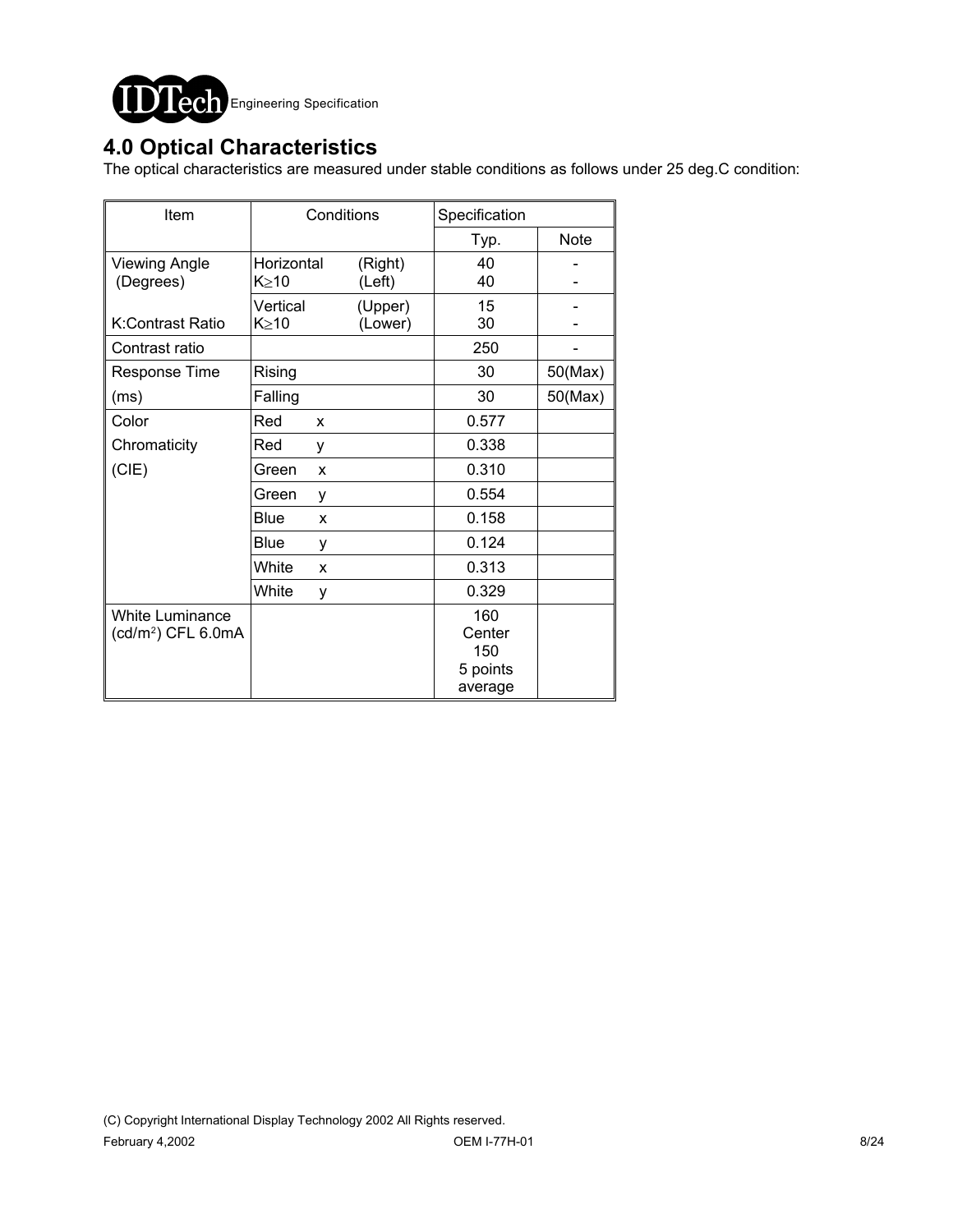

# **5.0 Signal Interface**

#### **5.1 Connectors**

Physical interface is described as for the connector on module.

These connectors are capable of accommodating the following signals and will be following components.

| Connector Name / Designation      | For Signal Connector                       |
|-----------------------------------|--------------------------------------------|
| Manufacturer                      | <b>JAE</b>                                 |
| Type / Part Number                | FI-SEB20P-HF                               |
| <b>Mating Housing/Part Number</b> | FI-S20S or FI-SE20M or FI-S20S with shell. |
| <b>Mating Contact/Part Number</b> | $FI-C3-A1$                                 |

| Connector Name / Designation | For Lamp Connector |
|------------------------------|--------------------|
|                              |                    |
| Manufacturer                 | JST                |
|                              |                    |
| Type / Part Number           | <b>BHSR-02VS-1</b> |
|                              |                    |
| Mating Type / Part Number    | SM02B-BHSS-1-TB    |
|                              |                    |
|                              |                    |

### **5.2 Signal Pin**

| ∼<br>Pin#        | Signal     | Pin# | Signal     |
|------------------|------------|------|------------|
| 1                | <b>VDD</b> | 11   | RxIN2-     |
| $\overline{2}$   | <b>VDD</b> | 12   | RxIN2+     |
| $\mathbf{3}$     | <b>GND</b> | 13   | <b>GND</b> |
| 4                | <b>GND</b> | 14   | RxCLKIN-   |
| 5                | RxIN0-     | 15   | RxCLKIN+   |
| $\,6\,$          | RxIN0+     | 16   | <b>GND</b> |
| $\overline{7}$   | <b>GND</b> | 17   | Reserved   |
| $\bf 8$          | RxIN1-     | 18   | Reserved   |
| $\boldsymbol{9}$ | RxIN1+     | 19   | <b>GND</b> |
| 10               | <b>GND</b> | 20   | <b>GND</b> |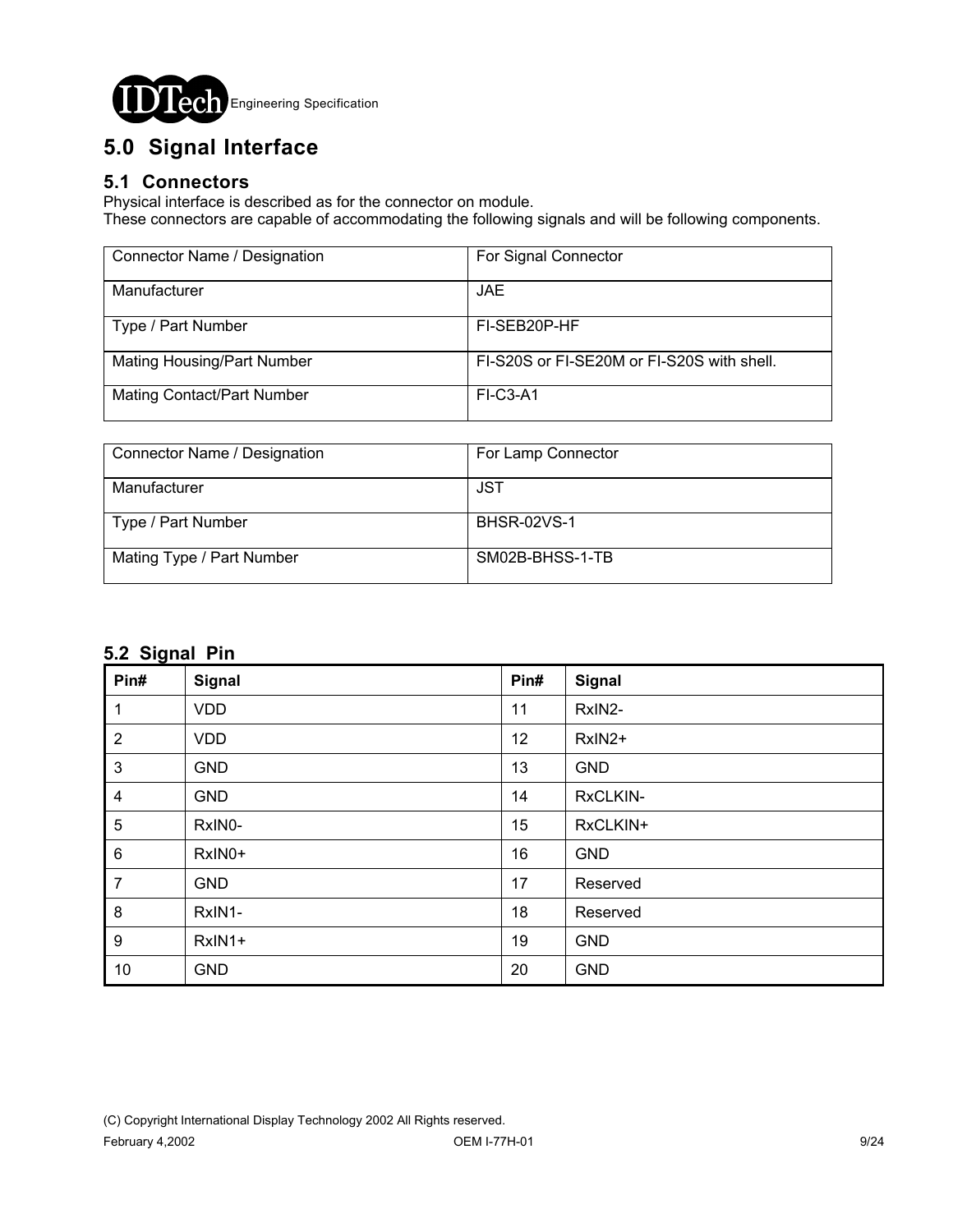

### **5.3 Signal Description**

The module uses a LVDS compatible receiver. LVDS is a differential signal technology for LCD interface and high speed data transfer device. Transmitter shall be SN75LVDS84(negative edge sampling) or compatible**.**

| <b>Signal Name</b> | <b>Description</b>                                               |
|--------------------|------------------------------------------------------------------|
| RxIN0+, RxIN0-     | LVDS differential data input (Red0-Red5, Green0)                 |
| RxIN1+, RxIN1-     | LVDS differential data input (Green1-Green5, Blue0-Blue1)        |
| RxIN2+, RxIN2-     | LVDS differential data input (Blue2-Blue5, HSync, VSync, DSPTMG) |
| RxCLKIN+, RxCLKIN- | LVDS differential clock input                                    |
| <b>VDD</b>         | +3.3V Power Supply                                               |
| <b>GND</b>         | Ground                                                           |

**Note:** Input signals shall be low or Hi-Z state when VDD is off.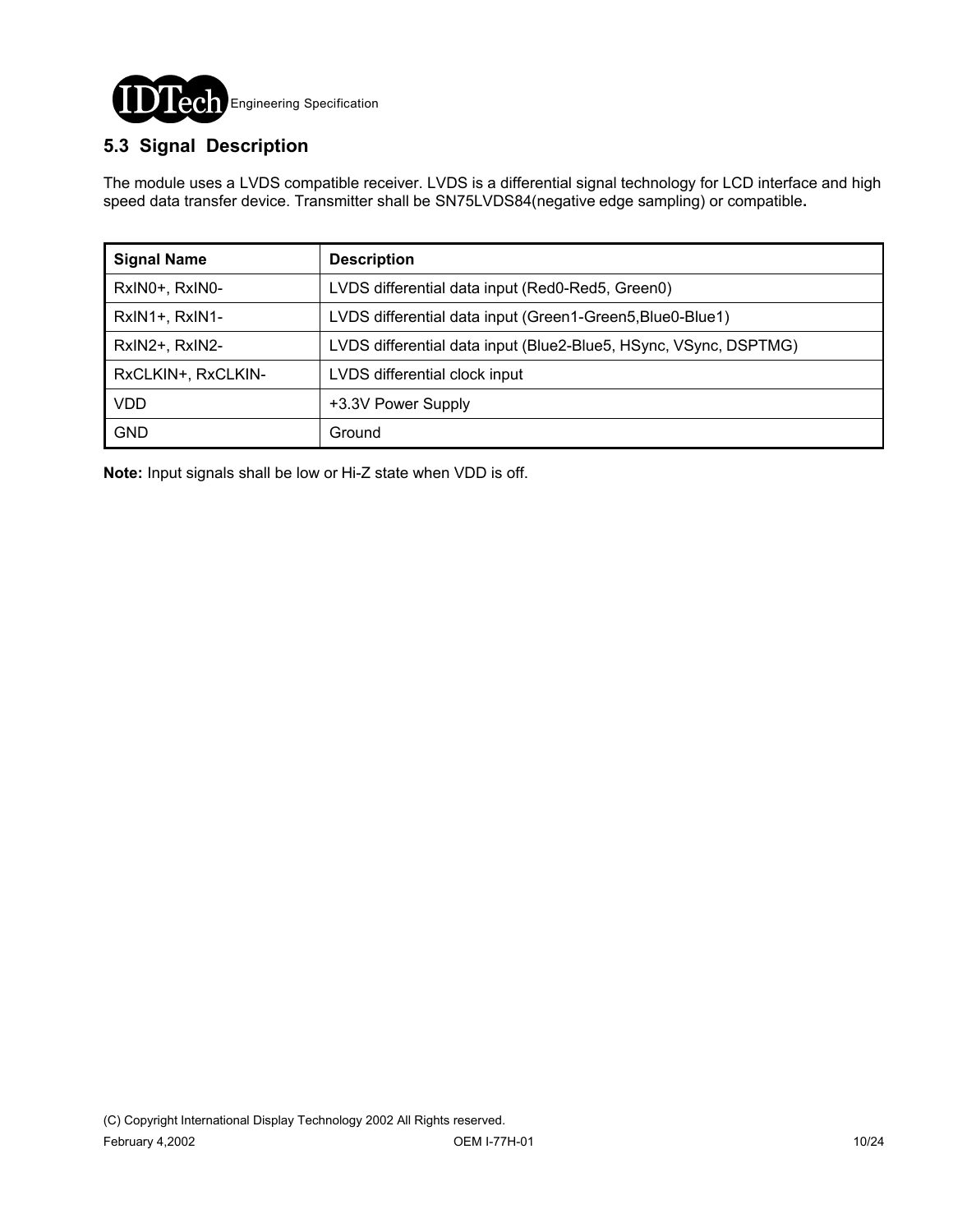

Internal circuit of LVDS inputs are as follows:



The module uses a 100ohm resistor between positive and negative data lines of each receiver input.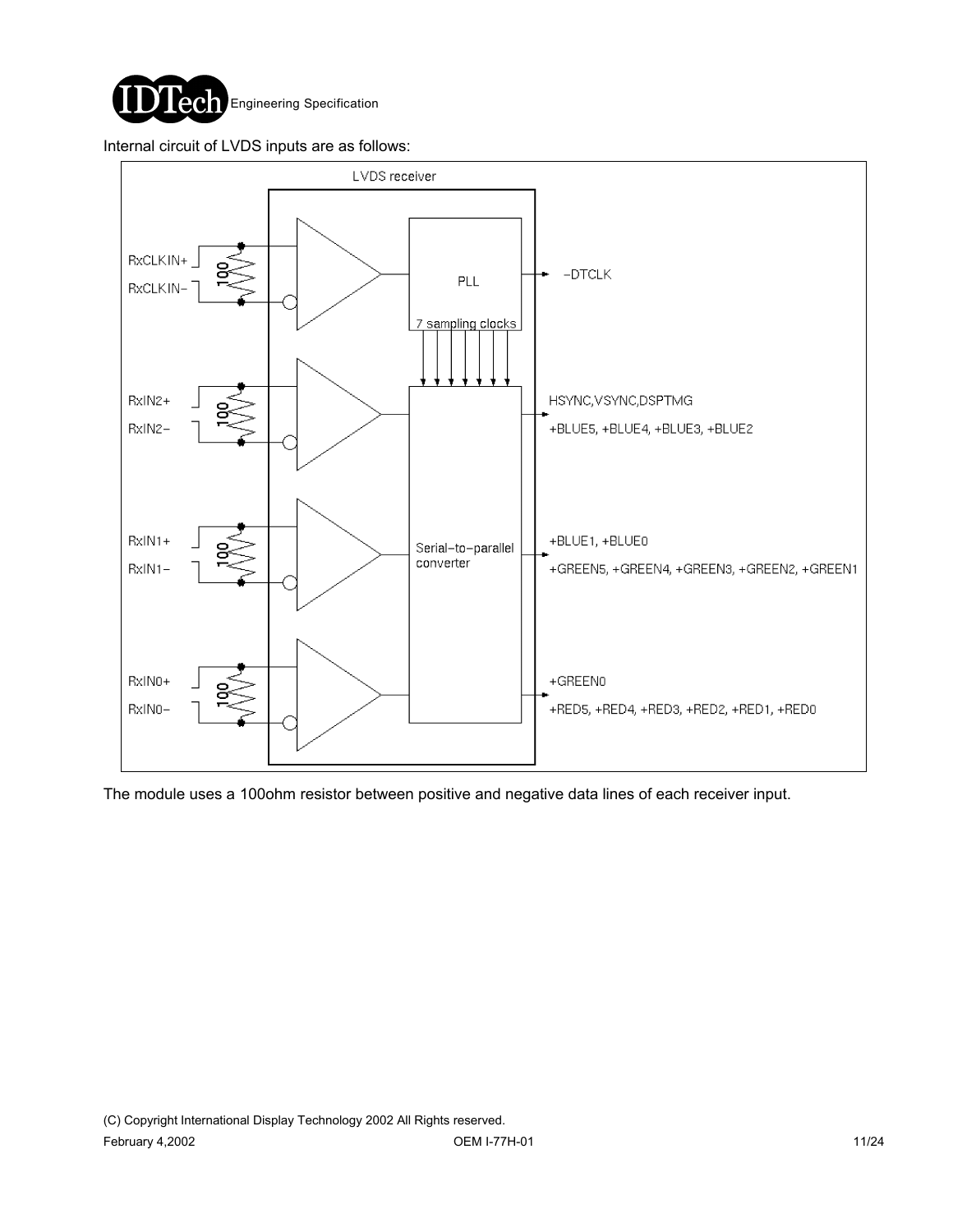

| <b>SIGNAL NAME</b> | <b>Description</b>             |                                                                             |
|--------------------|--------------------------------|-----------------------------------------------------------------------------|
| +RED5<br>+RED4     | Red Data 5 (MSB)<br>Red Data 4 | Red-pixel Data<br>Each red pixel's brightness data consists of these 6 bits |
| +RED3              | Red Data 3                     | pixel data.                                                                 |
| +RED2              | Red Data 2                     |                                                                             |
| +RED1              | Red Data 1                     |                                                                             |
| +RED0              | Red Data 0 (LSB)               |                                                                             |
|                    | <b>Red-pixel Data</b>          |                                                                             |
| +GREEN 5           | Green Data 5 (MSB)             | Green-pixel Data                                                            |
| +GREEN 4           | Green Data 4                   | Each green pixel's brightness data consists of these 6 bits                 |
| +GREEN 3           | Green Data 3                   | pixel data.                                                                 |
| +GREEN 2           | Green Data 2                   |                                                                             |
| +GREEN 1           | Green Data 1                   |                                                                             |
| +GREEN 0           | Green Data 0 (LSB)             |                                                                             |
|                    | <b>Green-pixel Data</b>        |                                                                             |
| +BLUE 5            | Blue Data 5 (MSB)              | <b>Blue-pixel Data</b>                                                      |
| +BLUE 4            | Blue Data 4                    | Each blue pixel's brightness data consists of these 6 bits                  |
| +BLUE 3            | Blue Data 3                    | pixel data.                                                                 |
| +BLUE 2            | Blue Data 2                    |                                                                             |
| +BLUE 1            | Blue Data 1                    |                                                                             |
| +BLUE 0            | Blue Data 0 (LSB)              |                                                                             |
|                    |                                |                                                                             |
|                    | <b>Blue-pixel Data</b>         |                                                                             |
| -DTCLK             | <b>Data Clock</b>              | The typical frequency is 65.0 MHz. The signal is used to                    |
|                    |                                | strobe the pixel data and DSPTMG signals. All pixel data                    |
|                    |                                | shall be valid at the falling edge when the DSPTMG signal                   |
|                    |                                | is high.                                                                    |
| <b>DSPTMG</b>      | <b>Display Timing</b>          | This signal is strobed at the falling edge of -DTCLK. When                  |
|                    |                                | the signal is high, the pixel data shall be valid to be                     |
| <b>VSYNC</b>       |                                | displayed.<br>The signal is synchronized to -DTCLK.                         |
|                    | <b>Vertical Sync</b>           |                                                                             |
| <b>HSYNC</b>       | <b>Horizontal Sync</b>         | The signal is synchronized to -DTCLK.                                       |

**Note:** Output signals from any system shall be low or Hi-Z state when VDD is off.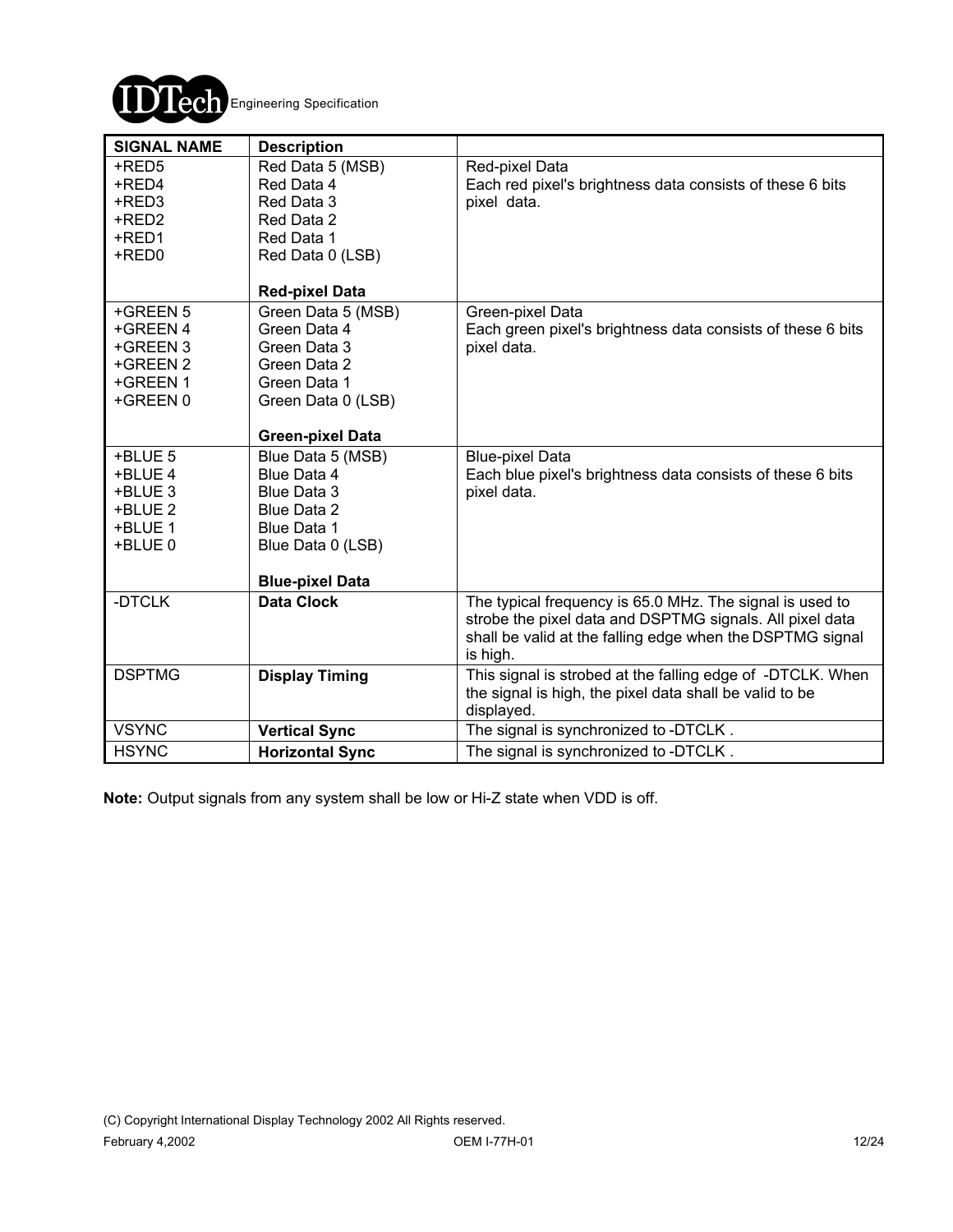

### **5.4 Signal Electrical Characteristics**

Input signals shall be low or Hi-Z state when VDD is off. It is recommended to refer the specifications of SN75LVDS86DGG(Texas Instruments) in detail.

#### **Interface signal electrical characteristics**

| <b>Parameter</b>                  |                            | Symbol       | Min    | Typ | Max    | Unit | <b>Conditions</b>           |
|-----------------------------------|----------------------------|--------------|--------|-----|--------|------|-----------------------------|
| Differential Input High Threshold |                            | Vth          |        |     | $+100$ | ImV  | $Vcm=+1.2V$                 |
| Differential Input Low Threshold  |                            | Vtl          | $-100$ |     |        | [mV  | $Vcm=+1.2V$                 |
| Magnitude<br>Voltage              | Differential<br>Input      | <b>IVidl</b> | 100    |     | 600    | [mV] |                             |
| Common Mode Voltage               |                            | Vcm          | 1.0    | 1.2 | 1.4    | IV.  | Vth - Vtl = $200 \text{mV}$ |
|                                   | Common Mode Voltage Offset | ∆Vcm         | -50    |     | $+50$  | ImVI | Vth - Vtl = $200 \text{mV}$ |

**Note** : Input signals shall be low or HiZ state when VDD is off.



Voltage Definitions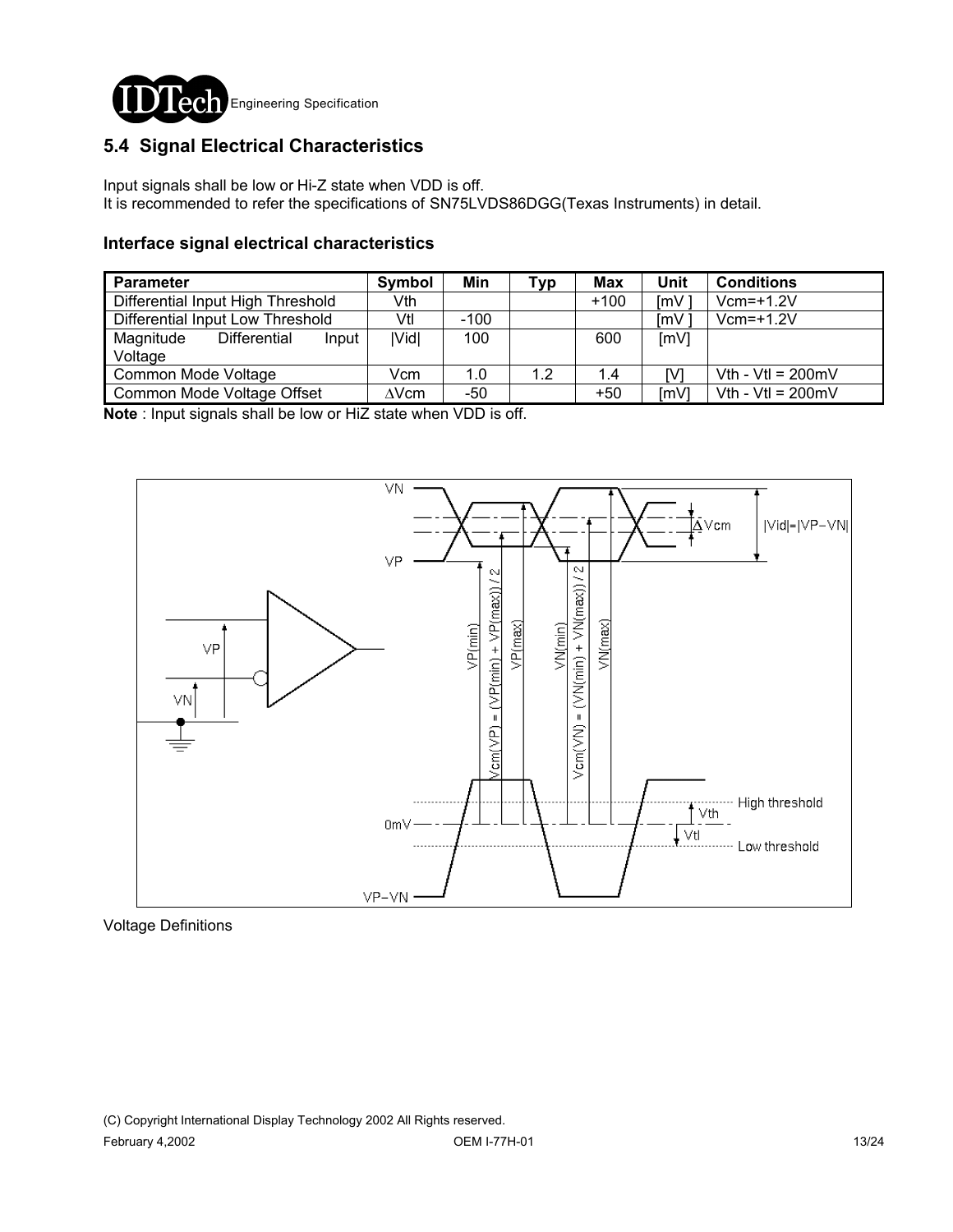

#### **Switching Characteristics**

| <b>Parameter</b>       | Symbol | Min    | <b>Typ</b> | <b>Max</b> | Unit     | <b>Conditions (Note 1)</b>       |
|------------------------|--------|--------|------------|------------|----------|----------------------------------|
| <b>Clock Frequency</b> | fc     | 50     | 65         | 67         | [MHz]    |                                  |
| Cycle Time             | tc     | 14.93  | 15.38      | 20.00      | [ns]     |                                  |
| Data Setup Time        | Tsu    | 600    |            |            | [ps]     | $fc = 65 MHz$ , jitter < 50ps,   |
| Data Hold Time         | Thd    | 600    |            |            | [ps]     | Vth-Vtl = $200mV$ ,              |
|                        |        |        |            |            |          | Vcm = $1.2V$ , $\Delta V$ cm = 0 |
| Cycle-to-cycle jitter  | tCCJ   | $-150$ |            | $+150$     | [ps]     | (Note 2)                         |
| Cycle modulation rate  | tCJavg |        |            | 20         | [ps/clk] | (Note 3)                         |

Note;

1. All values are at VDD=3.3V, Ta=25 degree C.

2. Jitter is the magnitude of the change in input clock period.

3. This specification defines maximum average cycle modulation rate in peak-to-peak transition within any 100 clock cycles. This specification is applied only if input clock peak jitter within any 100 clock cycles is greater than 300ps.



LVDS Timing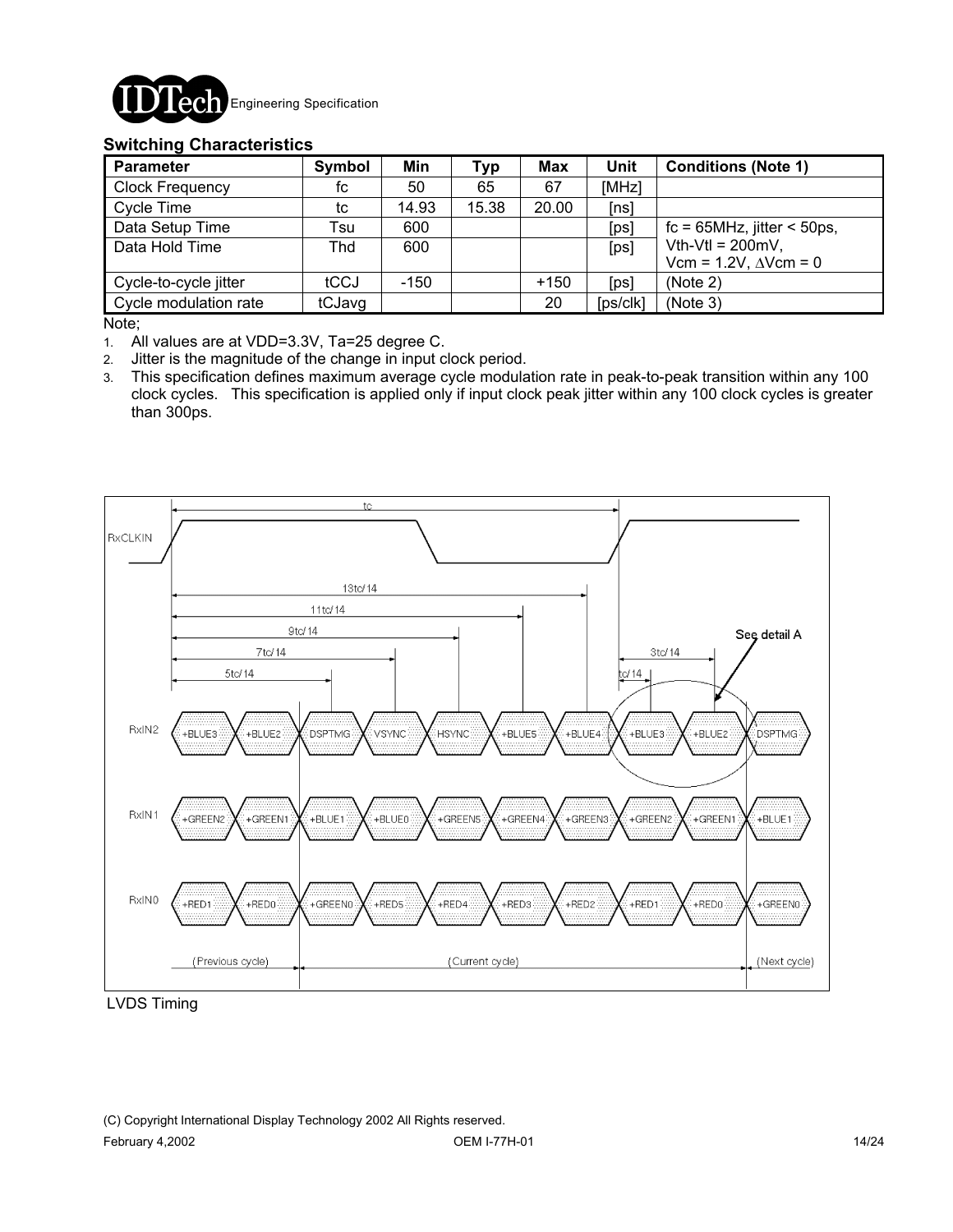

LVDS Timing(Detail A)

### **5.5 Signal for Lamp connector**

| Pin # | <b>Signal Name</b> |
|-------|--------------------|
|       | Lamp High Voltage  |
|       | Lamp Low Voltage   |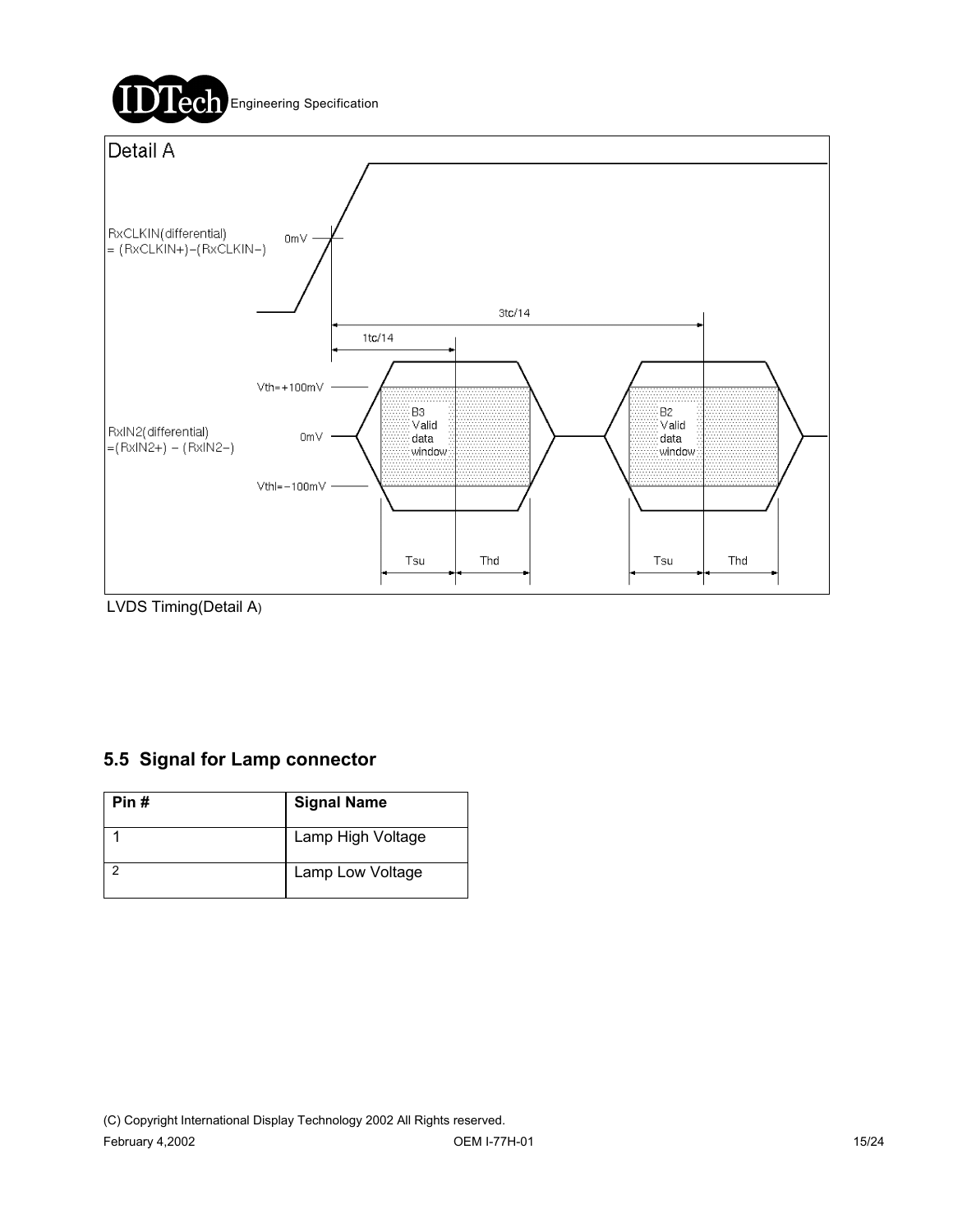

# **6.0 Pixel format image**

Following figure shows the relationship of the input signals and LCD pixel format image.

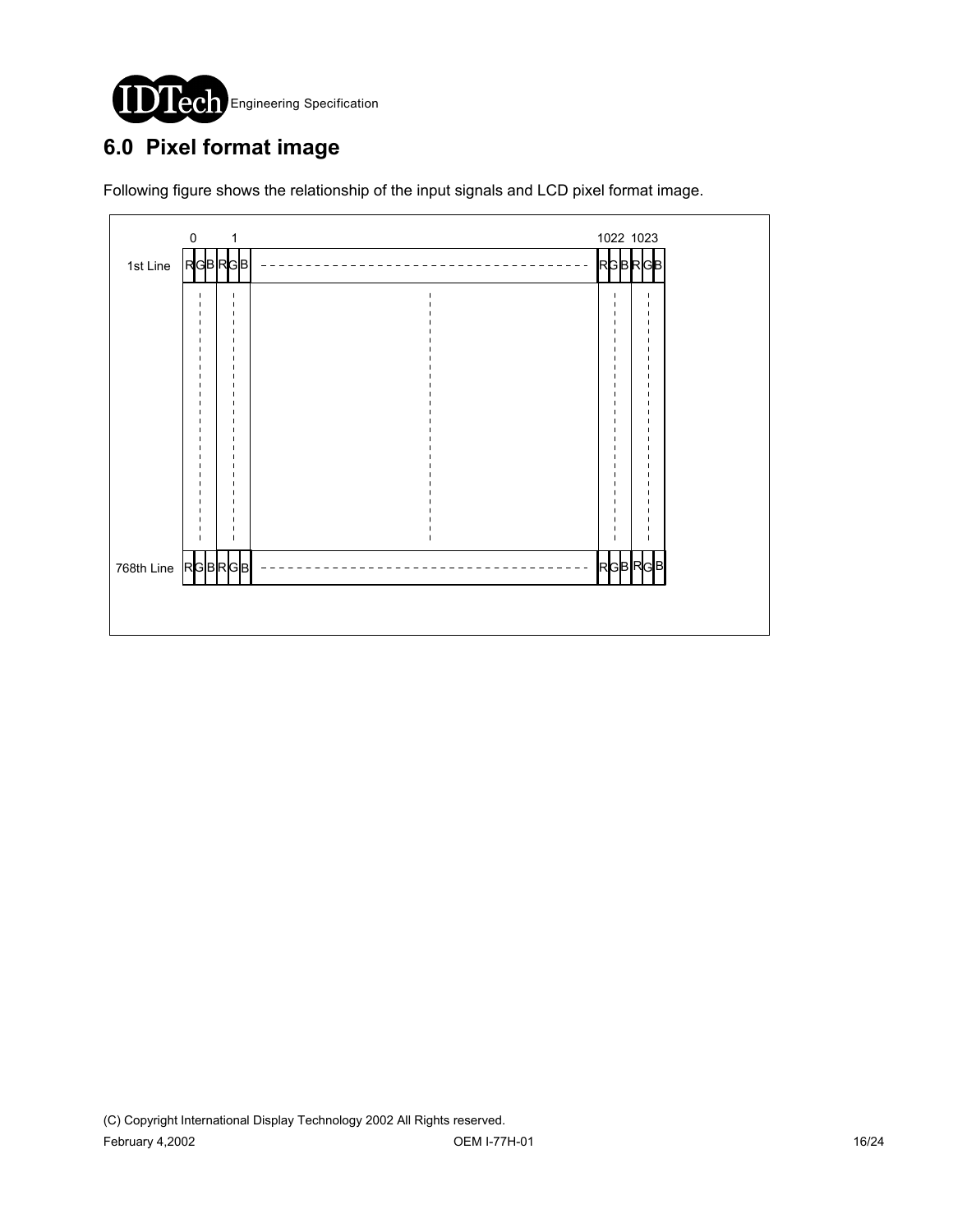

## **7.0 Parameter guide line for CFL Inverter**

| <b>PARAMETER</b>                              | <b>MIN</b> | <b>DP-1</b> | <b>DP-2</b> | <b>MAX</b> | <b>UNITS</b>      | <b>CONDITION</b>                      |
|-----------------------------------------------|------------|-------------|-------------|------------|-------------------|---------------------------------------|
| White Luminance<br>center<br>5 points average |            | 90<br>85    | 160<br>150  |            | cd/m <sup>2</sup> | $(Ta=25 deg.C)$                       |
| CFL current(ICFL)                             | 2.5        | 2.8         | 6.0         | 6.4        | mArms             | $(Ta=25 deg.C)$<br>Note 4             |
| CFL Frequency(FCFL)                           | 40         | 50          | 50          | 60         | <b>KHz</b>        | $(Ta=25 \deg.C)$<br>Note 1            |
| CFL Ignition Voltage(Vs)                      | 1,400      |             |             |            | <b>Vrms</b>       | $(Ta= 0 deg.C)$<br>Note 3             |
| CFL Voltage (Reference)(VCFL)                 |            |             | 650         |            | Vrms              | $(Ta=25 \deg.C)$<br>Note <sub>2</sub> |
| CFL Power consumption(PCFL)                   |            | 2.2         | 3.9         |            | W                 | $(Ta=25 deg.C)$<br>Note 2             |

- **Note 1:** CFL discharge frequency must be carefully determined to avoid interference between inverter and TFT LCD.
- **Note 2:** Calculated value for reference (ICFL x VCFL = PCFL).
- **Note 3:** CFL inverter should be able to give out a power that has a generating capacity of over 1,400 voltage. Lamp units need 1,400 voltage minimum for ignition.
- **Note 4:** It should be employed the inverter whitch has "Duty Dimming", if ICFL is less than 4 mA.
- **Note 5:** DP-1(Design Point-1) and DP-2(Design Point-2) are recommended Design Point.

\*1 All of characteristics listed are measured under the condition using the Test inverter.

- \*2 In case of using an inverter other than listed, it is recommended to check the inverter carefully. Sometimes, interfering noise stripes appear on the screen, and substandard luminance or flicker at low power may happen.
- \*3 In designing an inverter, it is suggested to check safety circuit very carefully. Impedance of CFL, for instance, becomes more than 1 [M ohm] when CFL is damaged.
- \*4 Generally, CFL has some amount of delay time after applying kick-off voltage. It is recommended to keep on applying kick-off voltage for 1 [Sec] until discharge.
- \*5 Reducing CFL current increases CFL discharge voltage and generally increases CFL discharge frequency. So all the parameters of an inverter should be carefully designed so as not to produce too much leakage current from high-voltage output of the inverter.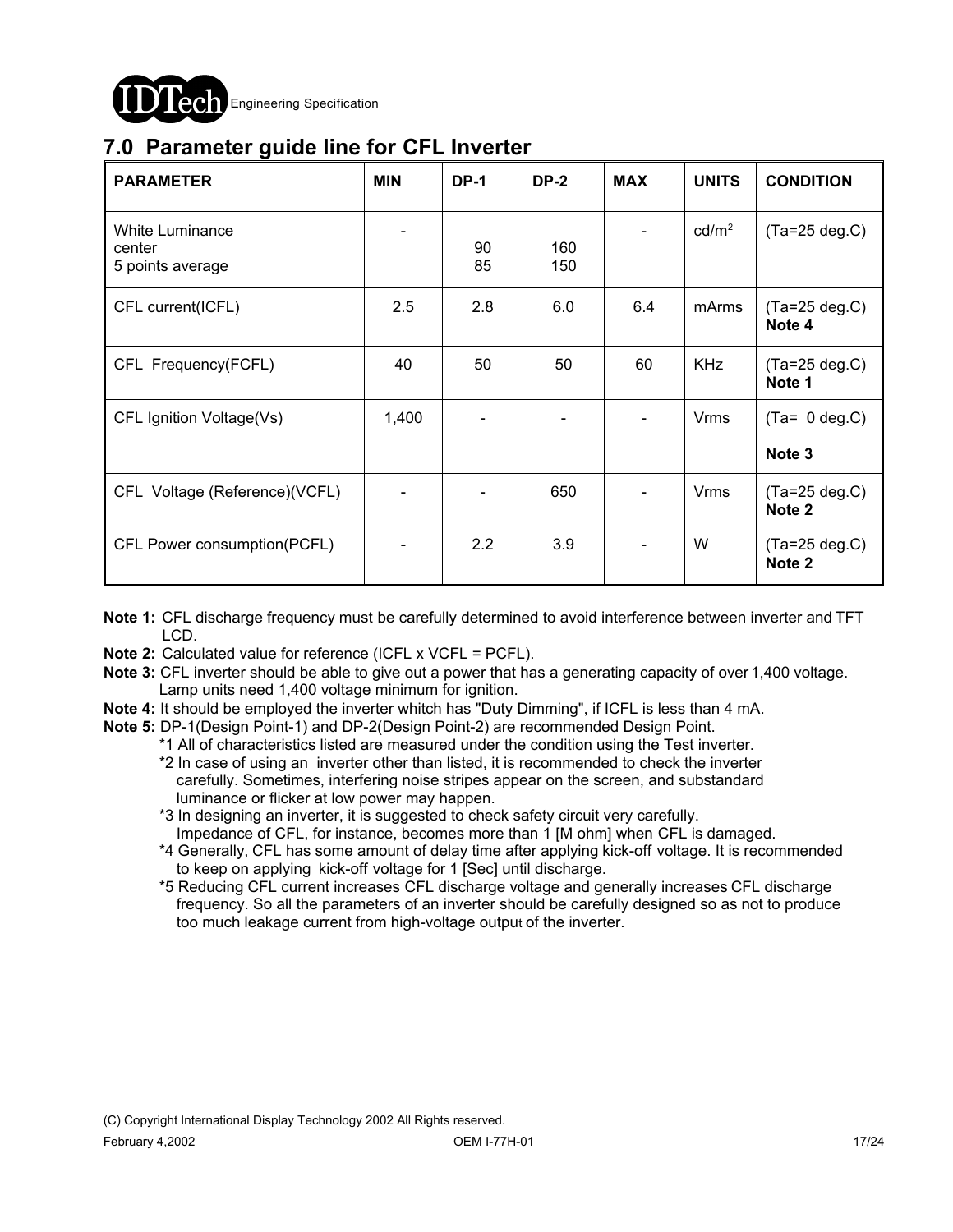

The following chart is Luminance versus Lamp current for your reference.

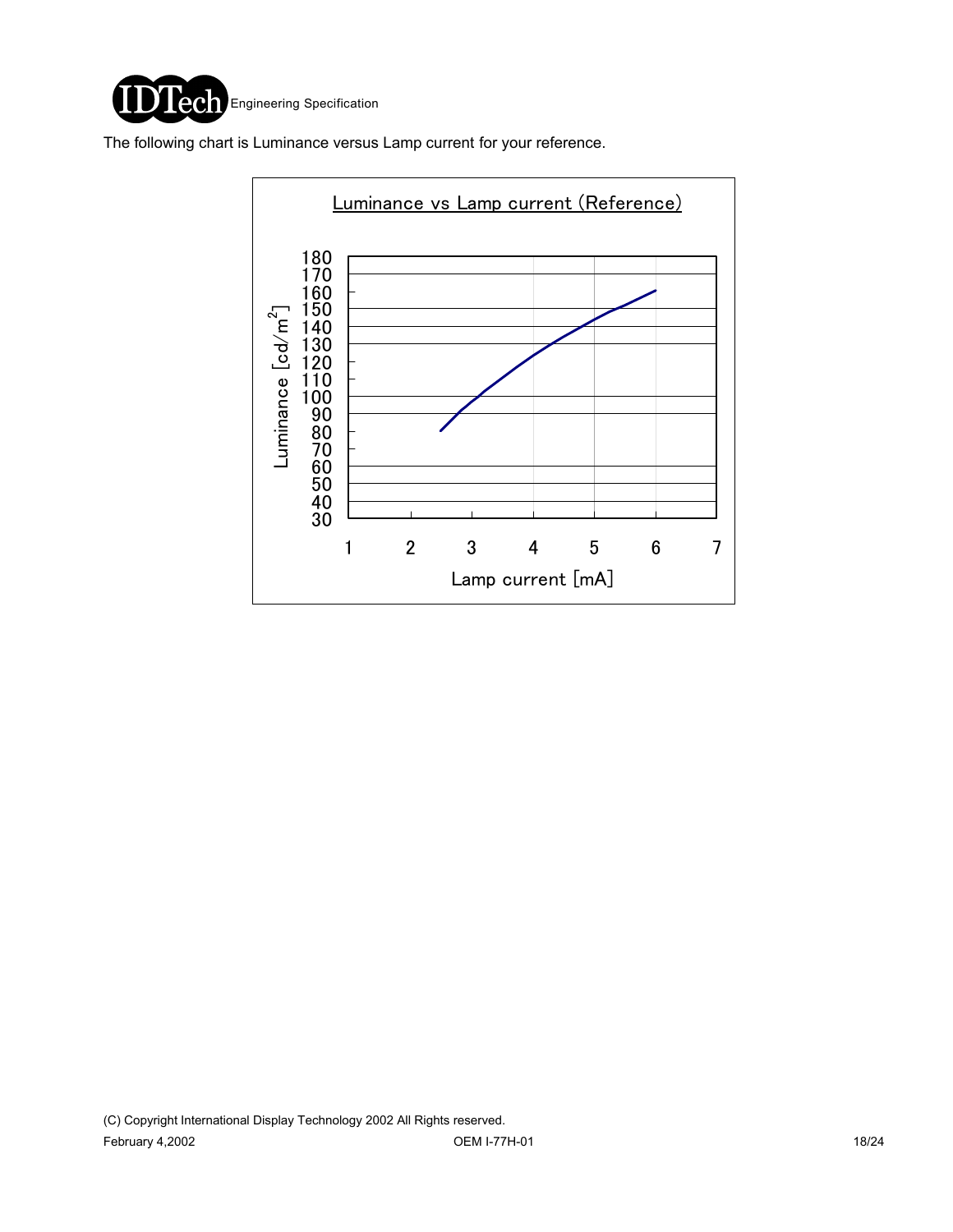

# **8.0 Interface Timings**

Basically, interface timings should match the VESA 1024x768 / 60 Hz (VG901101) manufacturing guide line timing.

### **8.1 Timing Characteristics**

| <b>Symbol</b> |                        | <b>MIN</b>     | <b>TYP</b> | <b>MAX</b> | <b>Unit</b> | <b>Unit</b>    |
|---------------|------------------------|----------------|------------|------------|-------------|----------------|
| fdck          | <b>DTCLK Frequency</b> | 50.0           | 65.00      | 67.0       | <b>MHz</b>  |                |
| tck           | DTCLK cycle time       | 14.93          | 15.38      | 20.0       | nsec        |                |
| tx            | X total time           | 1206           | 1344       | 2047       | tck         |                |
| tacx          | X active time          | 1024           | 1024       | 1024       | tck         |                |
| tbkx          | X blank time           | 90             | 320        |            | tck         | 1              |
| Hsync         | H frequency            |                | 48.363     |            | <b>KHz</b>  |                |
| <b>Hsw</b>    | H-Sync width           | $\overline{2}$ | 136        |            | tck         | $\overline{2}$ |
| Hbp           | H back porch           | 1              | 160        |            | tck         | $\overline{2}$ |
| <b>Hfp</b>    | H front porch          | $\mathbf{0}$   | 24         |            | tck         |                |
| ty            | Y total time           | 777            | 806        | 1023       | tx          |                |
| tacy          | Y active time          | 768            | 768        | 768        | tx          |                |
| Vsync         | Frame rate             | (55)           | 60         | 61         | Hz          |                |
| Vw            | V-sync Width           | 1              | 6          |            | tx          |                |
| Vfp           | V-sync front porch     | 1              | 3          |            | tx          |                |
| Vbp           | V-sync back porch      | 7              | 29         | 63         | tx          | 3              |

#### **Note:**

- 1. tbkx=Hfp+Hsw+Hbp
- 2. Hsw + Hbp should be less than  $515$  [tck].
- 3. Vbp should be static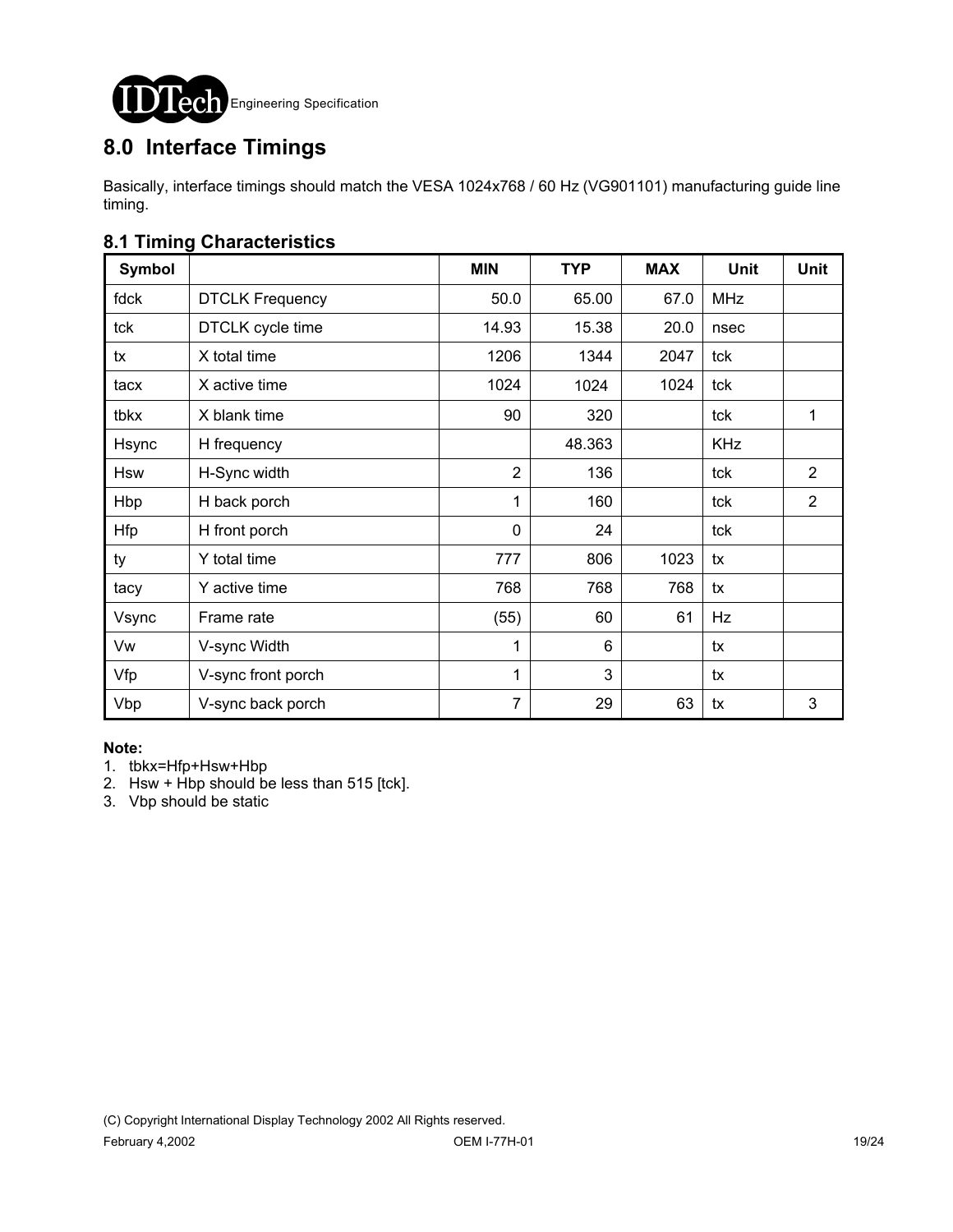

### **8.2 Timing Definition**

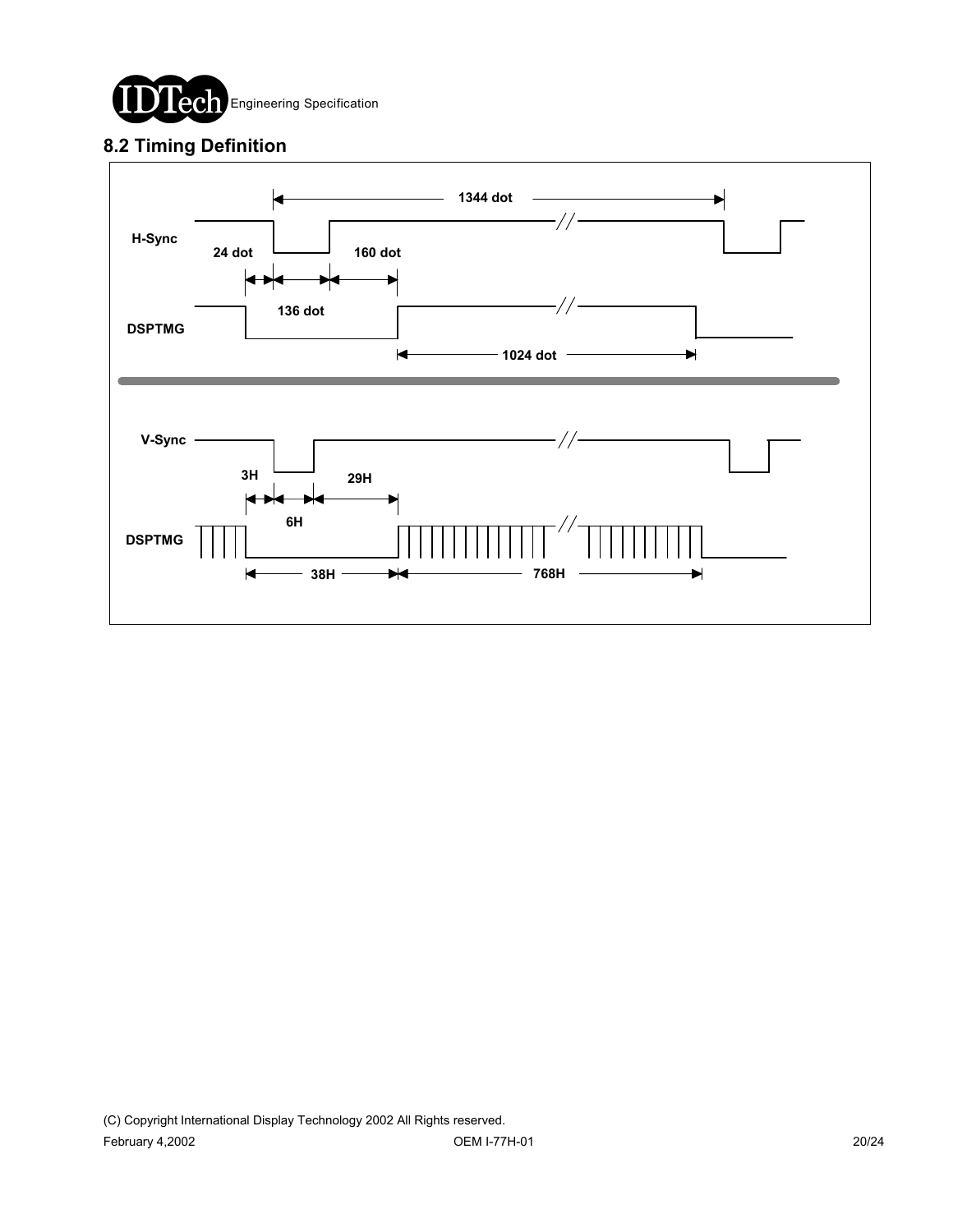

## **9.0 Power Consumption**

Input power specifications are as follows;

| <b>SYMBOL</b> | <b>PARAMETER</b>                            | Min | <b>Typ</b> | <b>Max</b> | <b>UNITS</b> | <b>CONDITION</b>                   |
|---------------|---------------------------------------------|-----|------------|------------|--------------|------------------------------------|
| <b>VDD</b>    | Logic/LCD Drive<br>Voltage                  | 3.0 | 3.3        | 3.6        | [V]          | Load Capacitance 20[uF]            |
| <b>PDD</b>    | <b>VDD Power</b>                            |     |            | 1.6        | [W]          | Max. Pattern,<br>$VDD=3.6[V]$      |
| <b>PDD</b>    | <b>VDD Power</b>                            |     | 1.2        |            | [W]          | All Black Pattern,<br>$VDD=3.3[V]$ |
| <b>IDD</b>    | <b>VDD Current</b>                          |     |            | 460        | [mA]         | Max Pattern,<br>$VDD=3.0[V]$       |
| <b>IDD</b>    | <b>VDD Current</b>                          |     | 350        |            | [mA]         | All Black Pattern,<br>$VDD=3.3[V]$ |
| VDDrp         | Allowable Logic/LCD<br>Drive Ripple Voltage |     |            | 100        | $[mVp-p]$    |                                    |
| <b>VDDns</b>  | Allowable Logic/LCD<br>Drive Ripple Noise   |     |            | 100        | $[mVp-p]$    |                                    |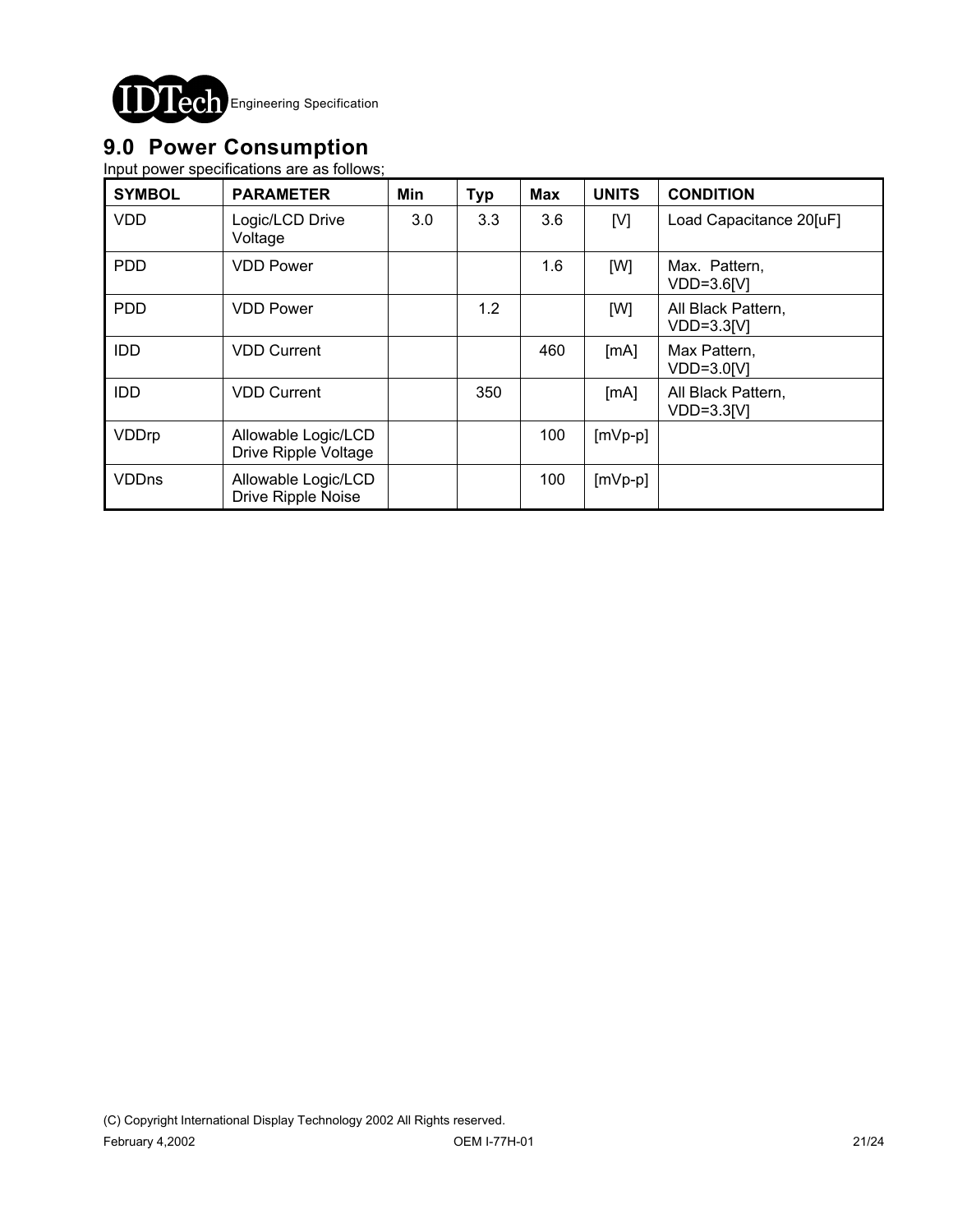

## **10.0 Power ON/OFF Sequence**

VDD power and lamp on/off sequence is as follows. Interface signals are also shown in the chart. Signals from any system shall be Hi-Z state or low level when VDD is off.

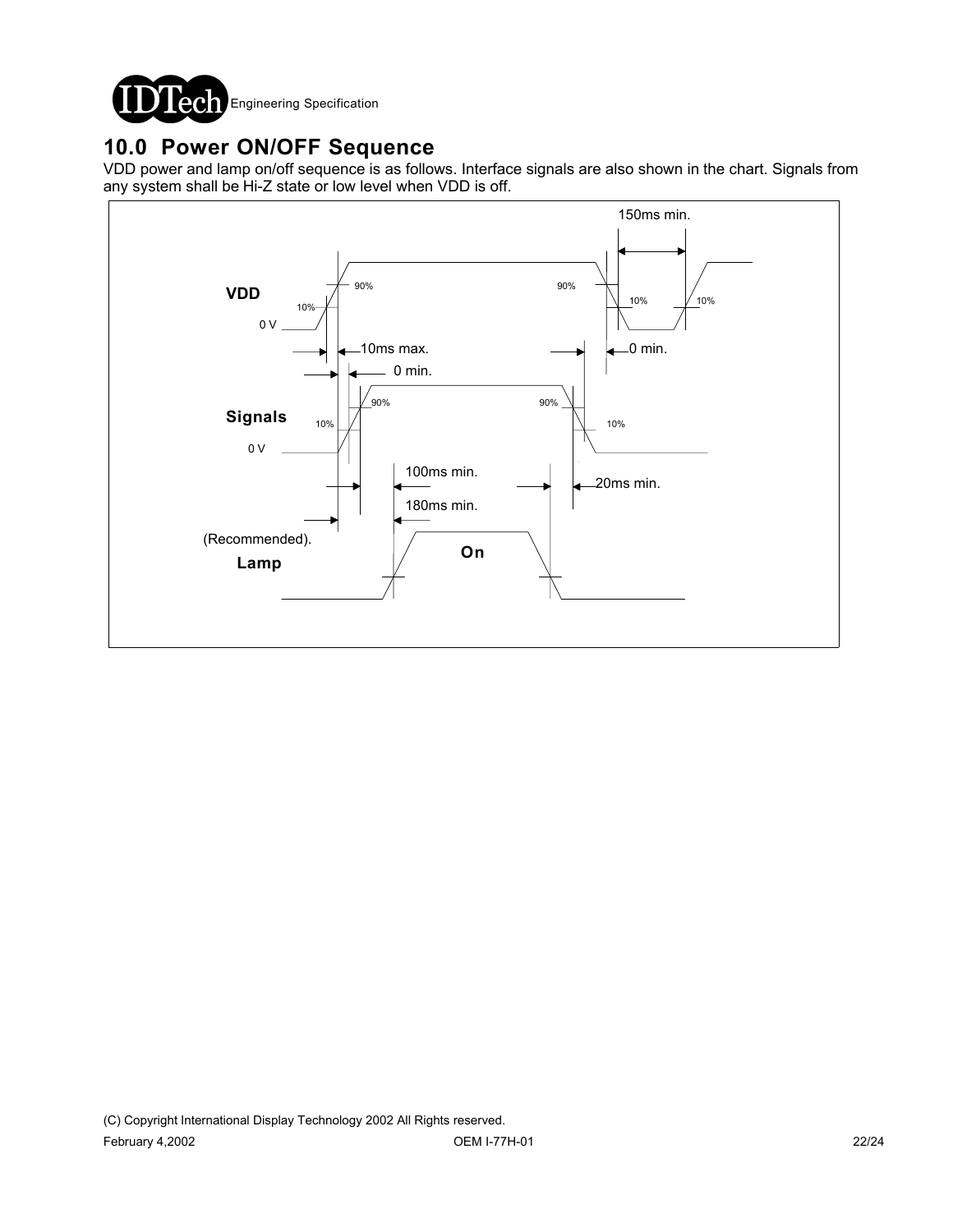

## **11.0 Mechanical Characteristics**



(C) Copyright International Display Technology 2002 All Rights reserved. February 4,2002 OEM I-77H-01 23/24